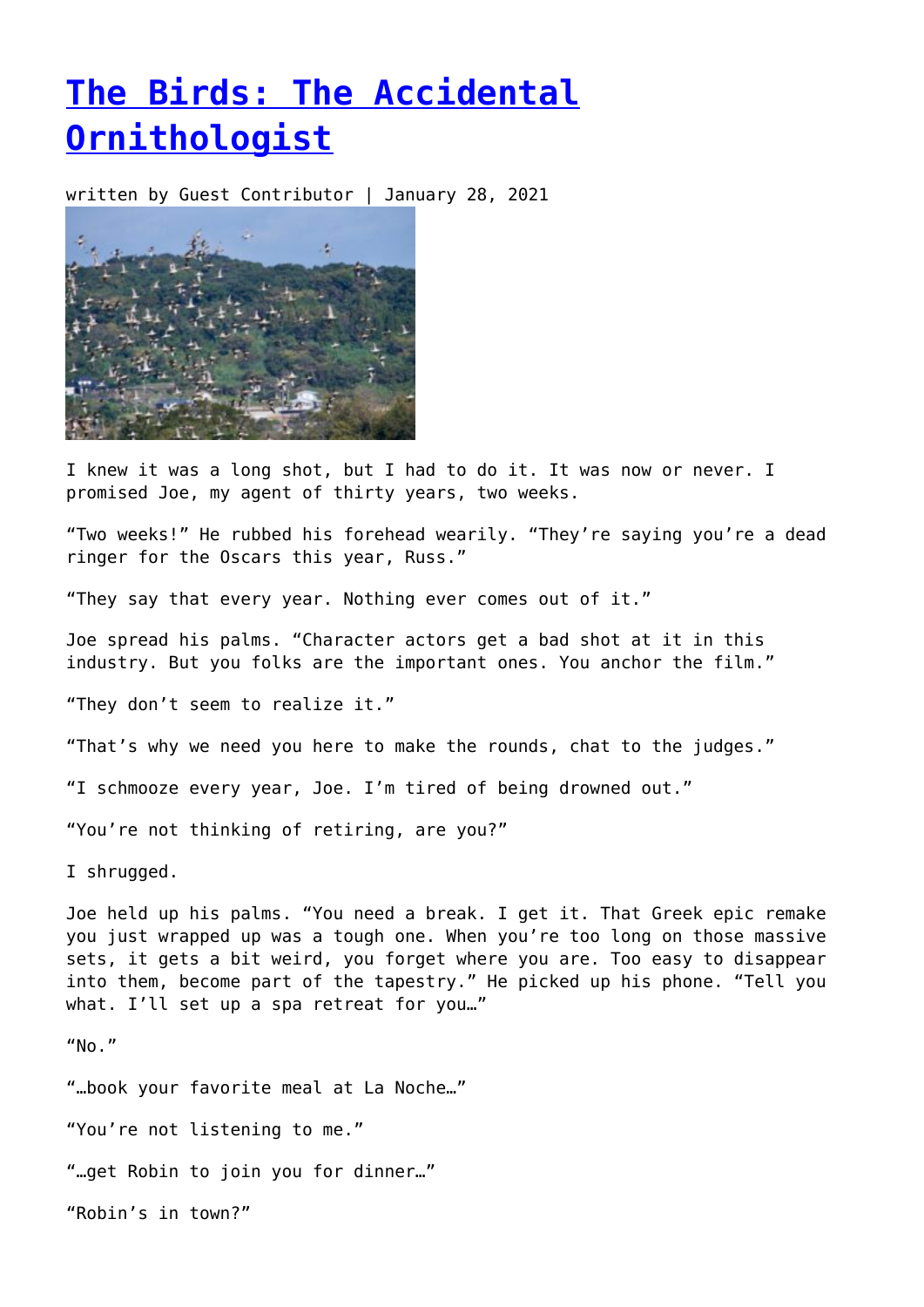"Yes. She flew in yesterday. Didn't she tell you?"

I kept silent.

Joe's eyes narrowed. "Did you guys have one of your disagreements again?" He sighed as he put his cell phone to his ear. "She's trying to be seen, Russ."

I snorted. "Through the indie film circuit? Fat chance." My chest burned, a painful yet familiar sensation. Robin, my daughter, had talent, yes. She was also young. Dazzling. She could be a star, quicker than I'd ever be in Hollywood. But she couldn't see the headstart she had. What I wished I had.

I glanced at Joe, talking on his cell. It sounded like he was speaking to the restaurant. But La Noche wasn't going to do it this time, not after the huge flare-up Robin and I had last week. Images of the island I saw online last night floated into my mind, lush and inviting. I grabbed Joe's phone from him, leaving him in mid-protest. "No, Joe," I said. "There's a place…an island…that I want to go to."

"An island?"

"I've booked my air tickets. It's done."

"You booked…" Joe looked deflated, like a child whose prize was taken away from him.

I stood firm. "I'm sorry to miss Robin this time. Tell her that, will you? I'll catch her the next round."

Joe studied me, not speaking a word. He was used to handling even the most ludicrous requests from actors and I could see that this was what it looked like. But I just shrugged, my shoulders feeling arthritic and weighty.

"Ok." Joe sighed. "Two weeks. Then you come back. In this town, people's memories go fast. You're away any longer, you might as well be retired. The world moves on."

\* \* \*

Green trees, sandy beaches—the island looked heavenly even from the airplane window as we landed. I patted my camera that was slung over my shoulder. I was going to get some amazing landscape shots from this trip, no doubt about it. Taking photos of landscapes always relaxed me. It was something about having control over the shot, which I sorely missed in my line of work.

I quickly settled into a routine on the island. Every morning, I walked along the coastline, dipping my feet into the sparkling blue waters of the Mediterranean Sea. I'd turn back and take in the colorful buildings behind me. Then, I'd head to the location I planned that day—a cave, a grotto, an old town, a beach, an archaeological site—and take photos there. Around midday, I lay on the beach, sometimes falling asleep under the sun. In the evening, I headed back to my hotel room and pored through the landscape photography book Robin gave me for my sixtieth birthday earlier this year.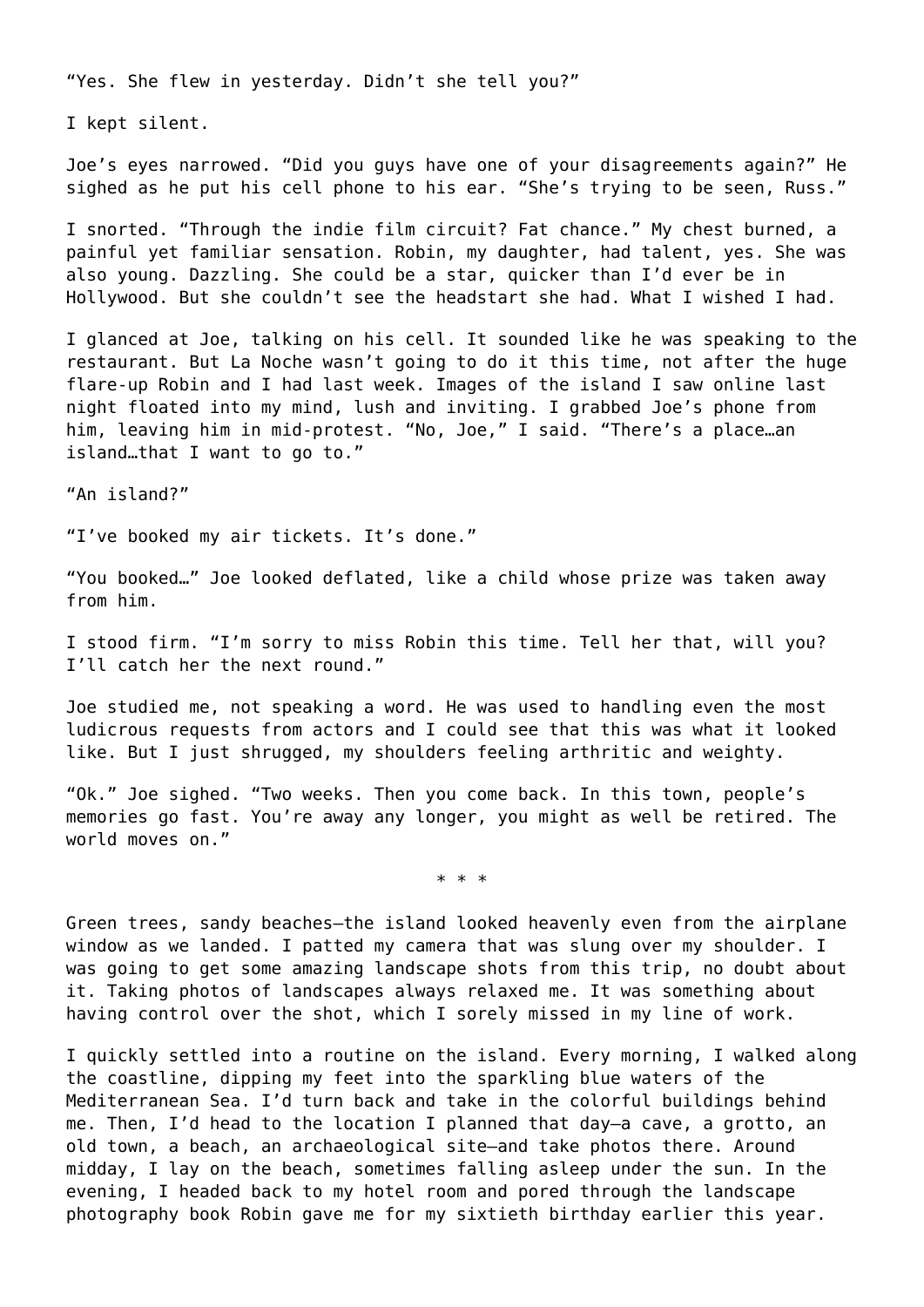Aperture, shutter speed, light, composition—I'd apply what I learnt to my photography the next day.

Over the days, a reel of landscape shots formed under my hands. I scrolled through it every night and showed it to my hotel housekeeper every afternoon, enjoying her cooing over them. I dreamt of hanging the photographs up when I returned home—a gallery wall of landscapes like those of the Dutch masters.

\* \* \*

The birds though, they had it in for me. They flew into my face as I hiked across teeth-white mountain rocks, they shat on me while I leant against the stones of a Bronze Age tower. Once, after I'd painstakingly adjusted my camera to capture the foaming waves off a gritty coast, a bird settled in the middle of the scene like a large soprano and refused to move. Despite my best efforts to deter them, the damn birds made ugly black blemishes on my photo reel. Every night, I deleted photographs with birds as soon as they crossed my sight.

\* \* \*

My fifth day on the island, it was the summer solstice. I went to the island's famous photo spot for capturing the sunset on that day. I went early, chose my spot in the gathering crowd, and adjusted my camera settings carefully.

The sun glowed, an orange yolk. I pressed the shutter, hearing the satisfying click. This was what I was here for, I thought. No Hollywood bullshit.

Then, it happened again. A bird disrupted my shot. But I was determined not to let it faze me this time. I shooed it away and continued shooting. The sun was descending slowly. Another bird appeared, and another, and became a rowdy audience, crowding my shot like a giant black hurricane.

Something in me snapped.

"Nobody is listening to you!" I shouted at the birds. "You're not important!" I ran at them, swinging my camera strap like a noose. The birds scattered but continued calling, whistling, laughing. Something in my head exploded.

"You want to be the stars of the show," I shouted, "you got it!" I ran into the gaggle and started shooting the birds, clicking the shutter hard, paparazzi-like. They cawed louder and swooped around like acrobats. Anger seared through me. "Fickle creatures!" I shouted. "The attention is on you now but you fly away! What more do you want?" The deep orange sun seared into my eyes as I ran close to the laughing birds.

All light disappeared.

\* \* \*

I blinked. The sun had set. Night fell like a dark cloak over the island. The birds were gone.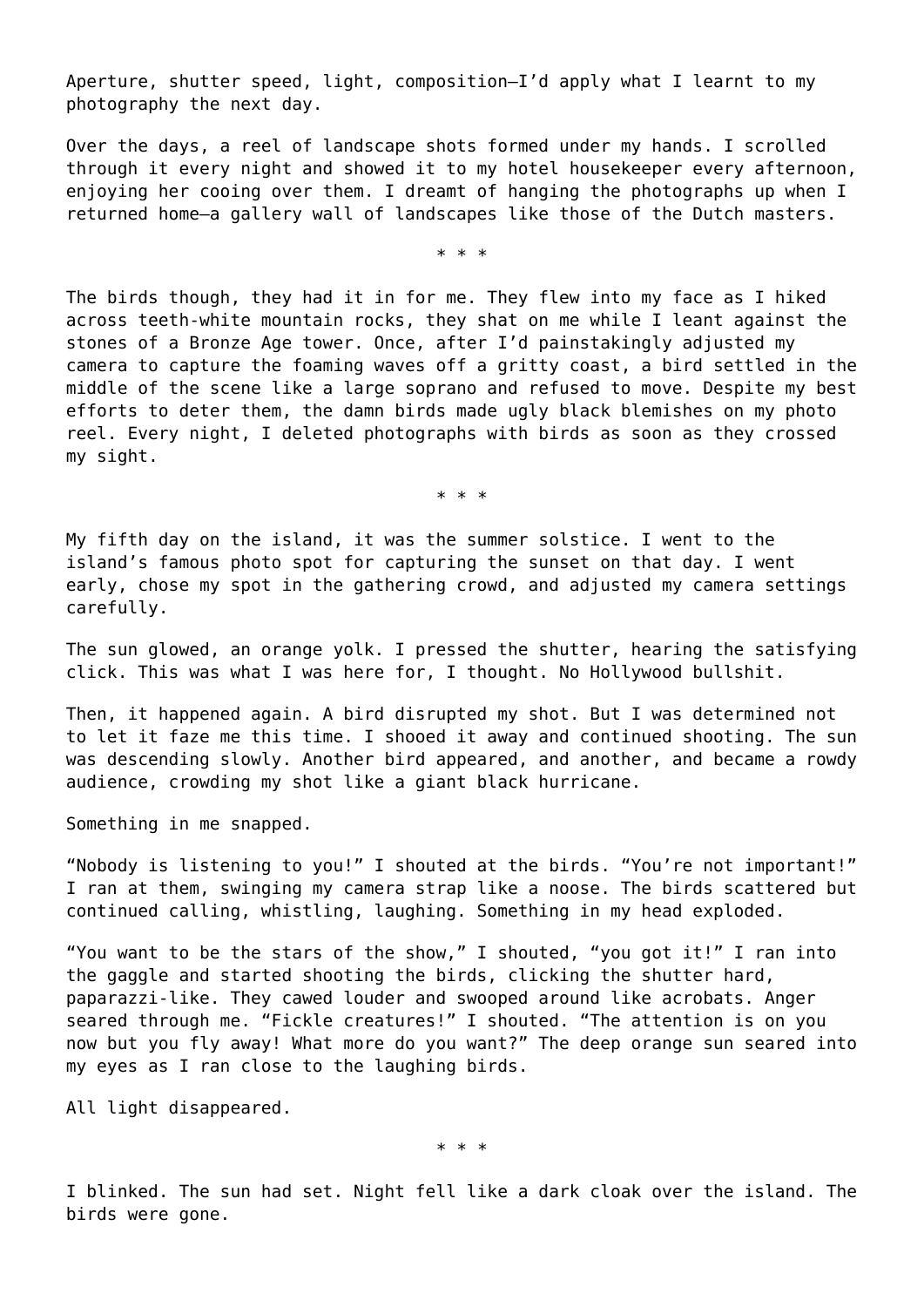I turned back to where I'd left my things. A crowd of eyes met mine. Under the gaze of the locals, I felt my cheeks burning up.

I gathered my things and went back to the hotel immediately, walking so quickly that I could barely see. In the corridor, I bumped into the housekeeper. "Nice pictures?" she asked, coming close, ready to coo over the day's photos.

"No…no nice pictures today," I said in halting Italian. "Gli uccelli…" *They've ruined this whole trip for me*, I wanted to say. The housekeeper shook her head, not understanding. She moved away and continued down the corridor to the next room, pushing her overflowing trolley, her gaze barely lingering on me.

I sat on the bed, my camera held tight in my shaking hands. I scrolled through the images, too fast, such that they flashed across my eyes in a blur of blues, ochres, greens. I blinked away the sweat that dripped into my eyes. Slowed down the scrolling.

My camera, with its long distance lens, had worked against me utterly. Birds splotched across the images like roadkill, feathers and beaks in a blur. But another discovery made my heart stop. In my madness, I'd shot over all my landscape photos, wiping out my beautiful reel. I felt faint. A dense blackness shifted across my vision.

*RING!*

I started, fumbling for my cell phone like a blind man. I cradled it to my ear like a buoy.

Joe's voice sounded out, familiar and warm through the wire. "Russ, I hate to cut your trip short, but—"

"Dammit Joe, find some other sucker to do the rounds! It's barely been a week!"

Silence. Then Joe spoke again. His voice was cold. "It's Robin."

"What about her?"

"She's had an accident. Car crash."

"What…" The dense blackness smothered me. I could barely speak.

"Russ…Icarus. Are you there?"

"Yes…yes I am. I'll fly back immediately." I put down the receiver and sat with my hands on my knees, statue-like.

\* \* \*

"Robin, what happened?" I brushed strands of golden hair from my daughter's Botticelli face. Her large eyes burned into mine, even at thirty, just like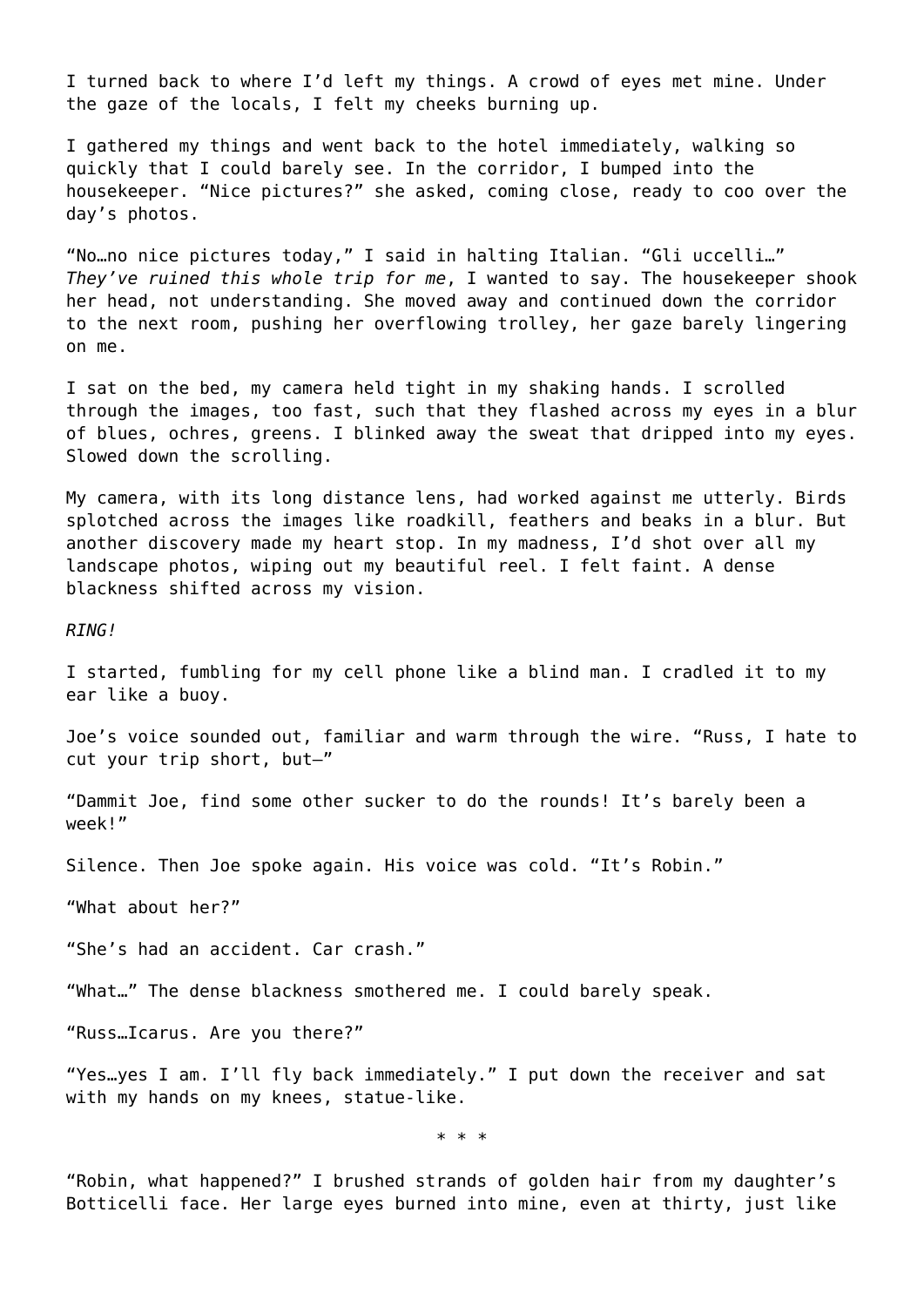they did when she was born.

"It was just an accident. Joe is overreacting. You didn't have to rush back." She squinted at me. "I hardly recognize you. You look different somehow."

I looked at my reflection in the mirror by Robin's bed. My greying hair was disheveled, my face pale. I didn't recognize myself too. *But this was about Robin.* I turned to my daughter again. "What happened, my little bird?"

I hadn't used Robin's nickname since she was a child. It slipped from my lips so easily that I was surprised. I saw that Robin was jolted too. Her eyelashes fluttered like wings.

"I was driving around L.A., along Sunset Boulevard, checking out a site for my next film." My daughter looked at me sideways, that wary look she got whenever the topic of her indie film career came up between us. I didn't say a word. She went on. "It was so hot. I was melting. All of a sudden, this car came out of nowhere and smashed into me."

My mind went blank as I pictured what Robin said. I saw it frame by frame. I stroked her cheek harder. I must have been silent for a while because I heard Robin calling out to me. "Dad…Dad!"

I shook myself. "But you're ok? No broken bones?"

"No broken bones."

"Good." I stroked Robin's hair absentmindedly.

"Dad?"

"Yes?"

"Joe said you were on an island?"

"Yes."

"What did you do there?"

I blinked. "I took photos."

"Oh? Show me."

Robin tugged at my camera bag, which I'd forgotten about in my rush to get to the hospital. Before I could stop her, she switched on the camera and started scrolling. "Dad," she laughed, "these pictures are all blurry!" She squinted. "What are those black spots in the middle?"

"Birds."

"Birds?!" Robin cocked her head towards me. "Blurry doesn't cut it, Dad, even if you're trying to be avant-garde." She frowned. "What did you want to capture?"